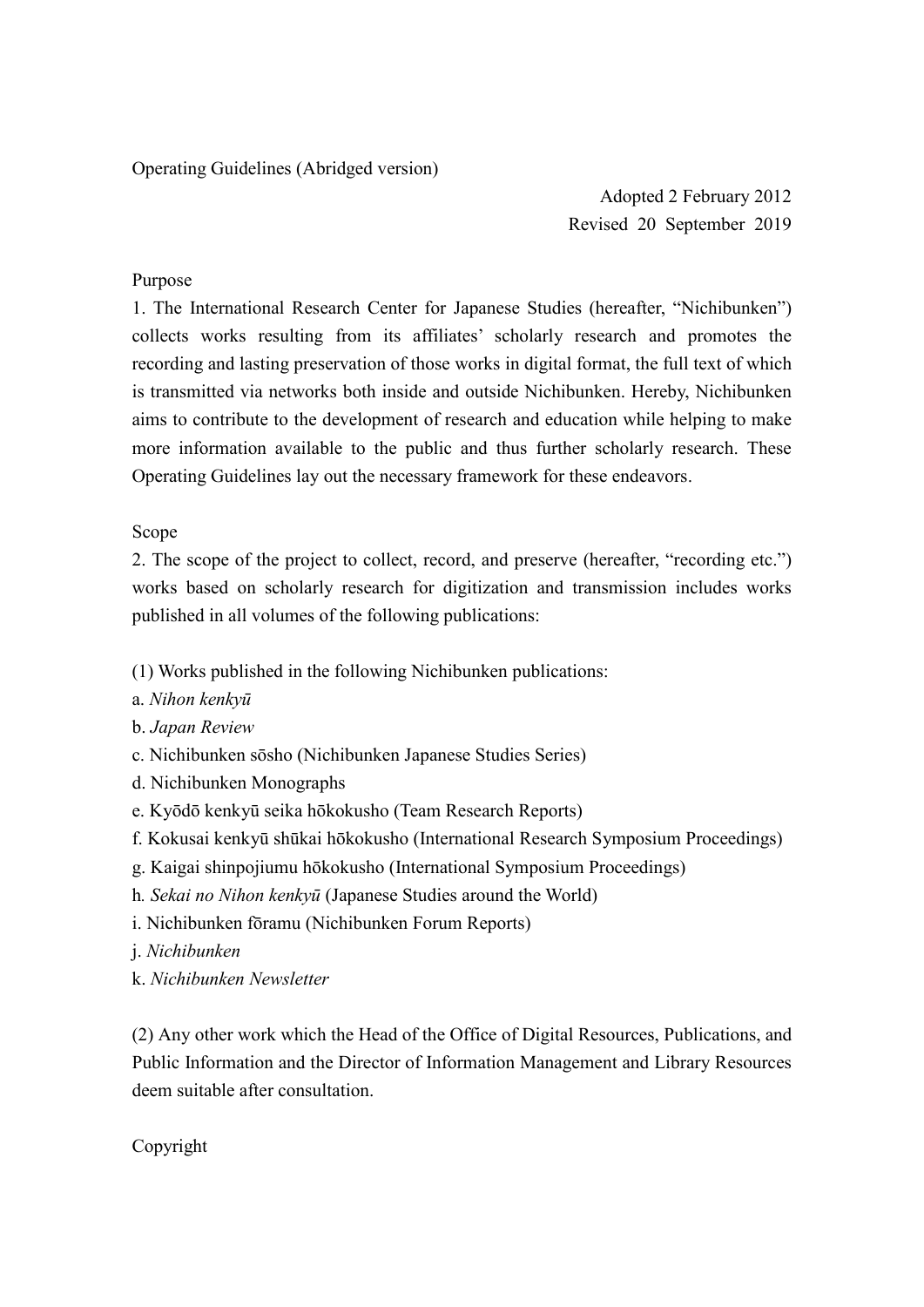3. The copyright to the works concerned remains with the original copyright holder even after "recording etc."

#### Usage

4. Nichibunken will use the scholarly research works it collects in the following ways:

a. Nichibunken will record and preserve scholarly works on Nichibunken's server.

b. Nichibunken will make available to the public for free in unspecified, large quantities via the Internet online-reproductions of the scholarly works concerned, with the exception of the items exempted in Articles 6 and 7 below.

c. In order to preserve the scholarly works concerned and to ensure their continued use in a suitable format, as technological necessity dictates, Nichibunken may reproduce, reformat, abridge, or replace works with an alternative. Nichibunken also reserves the right to correct obvious written errors at its own discretion.

#### Consent Agreement

5. Nichibunken will use appropriate methods in an effort to obtain consent agreement when digitizing or transmitting scholarly research work.

a. When subjecting a work of scholarly research to "recording etc.," Nichibunken will notify the copyright holder of these "Operating Principles of the International Research Center for Japanese Studies Regarding the Digitization and Transmission of Works Resulting from Scholarly Research."

b. As necessary, Nichibunken will submit a "Consent Agreement for Copyrighted Works" (format to be determined by Nichibunken) for works published in the Nichibunken publications listed in Section 1 of Article 2. However, when Nichibunken notifies in advance (in a call for papers, for example) that it will digitize and make available to the public works of scholarly research, that notification can take the place of a consent agreement.

## Publication Restrictions

6. A copyright holder who determines that wording, diagrams, or photographs are not suitable to be made publicly available on the Internet may submit the form "Designation of Elements of a Copyrighted Work for Erasure" (format to be determined by Nichibunken). The copyright holder may thereby place partial restrictions on the public exhibition of works of scholarly research.